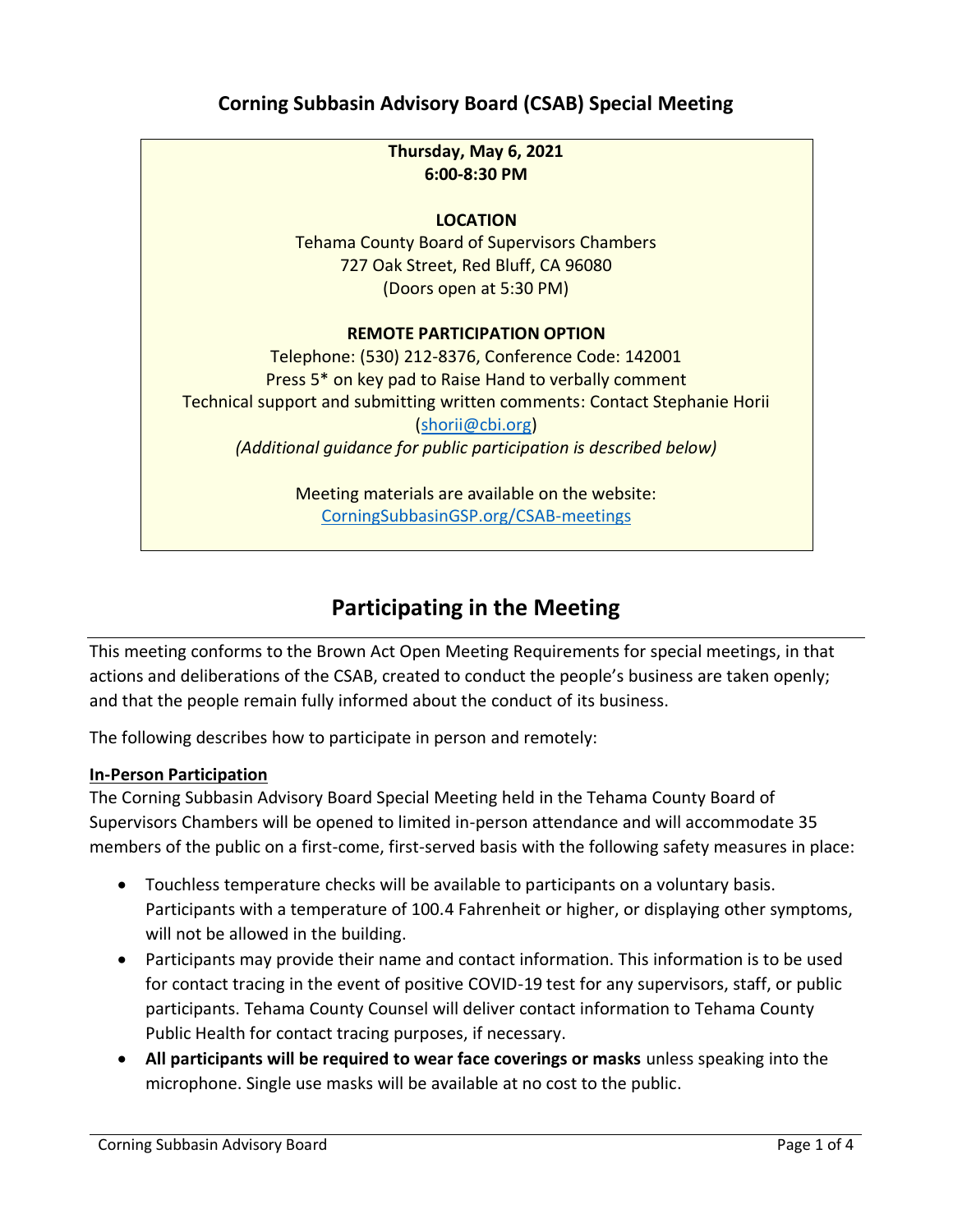#### **Remote Participation**

**View/download materials** prior to the meeting: [www.CorningSubbasinGSP.org](https://www.corningsubbasingsp.org/csab-meetings)

## **Process for joining the meeting remotely:**

**Step 1: Join Audio.** Call the teleconference line **(530) 212-8376**; Conference code **142001 Step 2: Launch Visual.** Join the Zoom webinar to view the presentations: **<https://cbuilding.zoom.us/j/96589723961>**

*(Note that you must call the teleconference line for audio. There will be no audio via Zoom)*

## **Options for providing comments**

- To comment via phone: Press 5\* on key pad to raise your hand to comment.
- For written submission of public comments and to comment on agendized items (please specify which agenda item), please email Stephanie Horii [\(shorii@cbi.org\)](mailto:shorii@cbi.org). Comments may be made via email throughout the meeting as this email will be actively monitored.

If experiencing technical difficulties, email Stephanie Horii [\(shorii@cbi.org\)](mailto:shorii@cbi.org).

## **AGENDA**

**Meeting Purpose:** Review and discuss comments, consider options and seek agreement on a pathway forward for Groundwater Level (GWL) Sustainable Management Criteria (SMC) for the Corning Subbasin Groundwater Sustainability Plan (GSP).

| <b>Time</b> | <b>Item</b>                                                       | <b>Associated Materials</b> | Lead                      |
|-------------|-------------------------------------------------------------------|-----------------------------|---------------------------|
| 5:30-6:00   | Doors open at 5:30 for in-person attendees                        |                             | Stephanie Horii,          |
|             |                                                                   |                             | <b>Consensus Building</b> |
|             | Staff will open teleconference line at 6:00 for remote            |                             | Institute (CBI)           |
|             | participation                                                     |                             |                           |
|             | Telephone: (530) 212-8376,                                        |                             |                           |
|             | Conference Code: 142001                                           |                             |                           |
|             | Press 5 <sup>*</sup> on key pad to Raise Hand to verbally comment |                             |                           |
|             | To submit written comments, email shorij@cbi.org                  |                             |                           |
|             |                                                                   |                             |                           |
|             | Any technology questions can be directed to Stephanie Horii:      |                             |                           |
|             | shorii@cbi.org                                                    |                             |                           |
| 6:00        | <b>Roll Call</b><br>$\bullet$                                     | Agenda<br>$\bullet$         | Tania Carlone,            |
| 15 mins     | <b>Introductions</b><br>$\bullet$                                 | Presentation slides         | Facilitator, CBI; Lisa    |
|             | <b>Opening Remarks</b>                                            |                             | Hunter, Glenn             |
|             | <b>Agenda Review</b>                                              |                             | County; Ryan              |
|             | Decision-making structure overview<br>٠                           |                             | Teubert, Tehama           |
|             | <b>Meeting Groundrules &amp;</b>                                  |                             | County                    |
|             | <b>Participation Guidelines</b>                                   |                             |                           |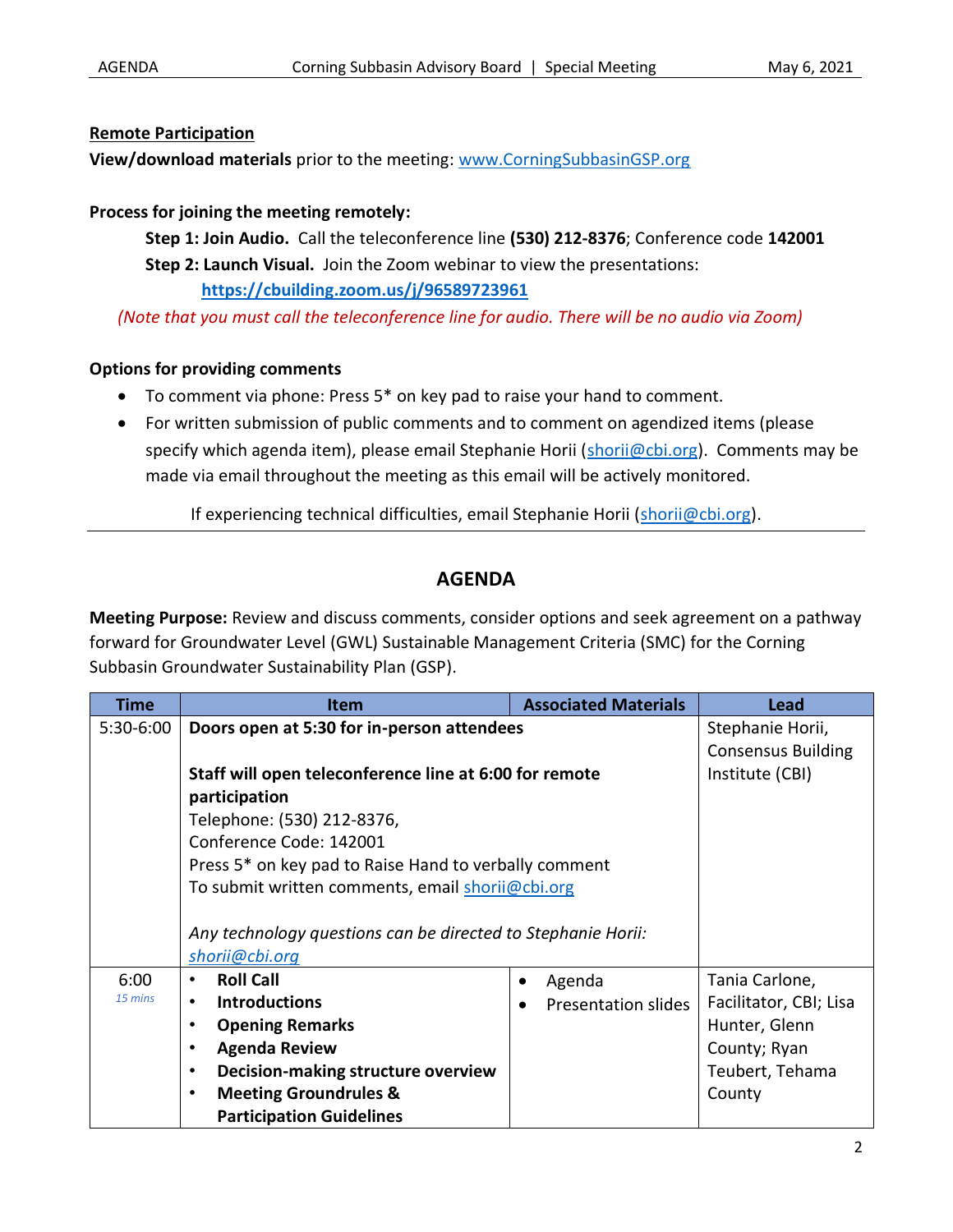| <b>Time</b>             | Item                                                                                                                                                                                                                                                                                                                                                                                                          | <b>Associated Materials</b>                             | <b>Lead</b>                                                   |
|-------------------------|---------------------------------------------------------------------------------------------------------------------------------------------------------------------------------------------------------------------------------------------------------------------------------------------------------------------------------------------------------------------------------------------------------------|---------------------------------------------------------|---------------------------------------------------------------|
| 6:15<br>30 mins         | <b>Overview of Groundwater Level SMC</b><br><b>Comments Received</b><br>Receive brief background overview<br>of Groundwater Level (GWL) SMC<br>initial approach and ask clarifying<br>questions<br>Receive a summary of key takeaways<br>٠<br>from comments and provide relevant<br>clarifications to enhance common<br>understanding<br>Discussion and feedback from CSAB<br>٠<br><b>Public comment</b><br>٠ | <b>Presentation slides</b><br>٠                         | Tania Carlone, CBI &<br>Lisa Porta, M&A                       |
| 6:45<br>20 mins<br>7:05 | <b>Monitoring Network Data Review and</b><br><b>Well Locations</b><br>Receive an overview of proposed<br>٠<br>monitoring network and provide<br>feedback<br>Discussion and feedback from CSAB<br>٠<br><b>Public comment</b><br>$\bullet$<br><b>Break</b>                                                                                                                                                      | <b>Presentation slides</b><br>$\bullet$                 | Tania Carlone, CBI &<br>Lisa Porta, M&A                       |
| 10 mins                 |                                                                                                                                                                                                                                                                                                                                                                                                               |                                                         |                                                               |
| 7:15<br>70 mins         | <b>Options for GWL SMC Revisions</b><br>Receive an overview of general<br>$\bullet$<br>model conclusions<br>Explore options for potential GWL<br>$\bullet$<br><b>SMC</b> revisions<br>Provide feedback on options and<br>٠<br>input on preferred approach<br>Discussion and feedback from CSAB<br>٠<br>Public comment<br>$\bullet$                                                                            | <b>Presentation slides</b><br>$\bullet$<br>Handout<br>٠ | Tania Carlone, CBI;<br>Lisa Porta, M&A<br><b>CSAB</b> members |
| 8:25<br>5 mins          | <b>Next Steps</b><br>Clarify meeting outcomes and next                                                                                                                                                                                                                                                                                                                                                        |                                                         | GSA staff and<br>consulting team                              |
|                         | steps<br>Next CSAB meeting will be June 2 <sup>th</sup>                                                                                                                                                                                                                                                                                                                                                       |                                                         |                                                               |
| By 8:30                 | <b>Adjourn</b>                                                                                                                                                                                                                                                                                                                                                                                                |                                                         |                                                               |